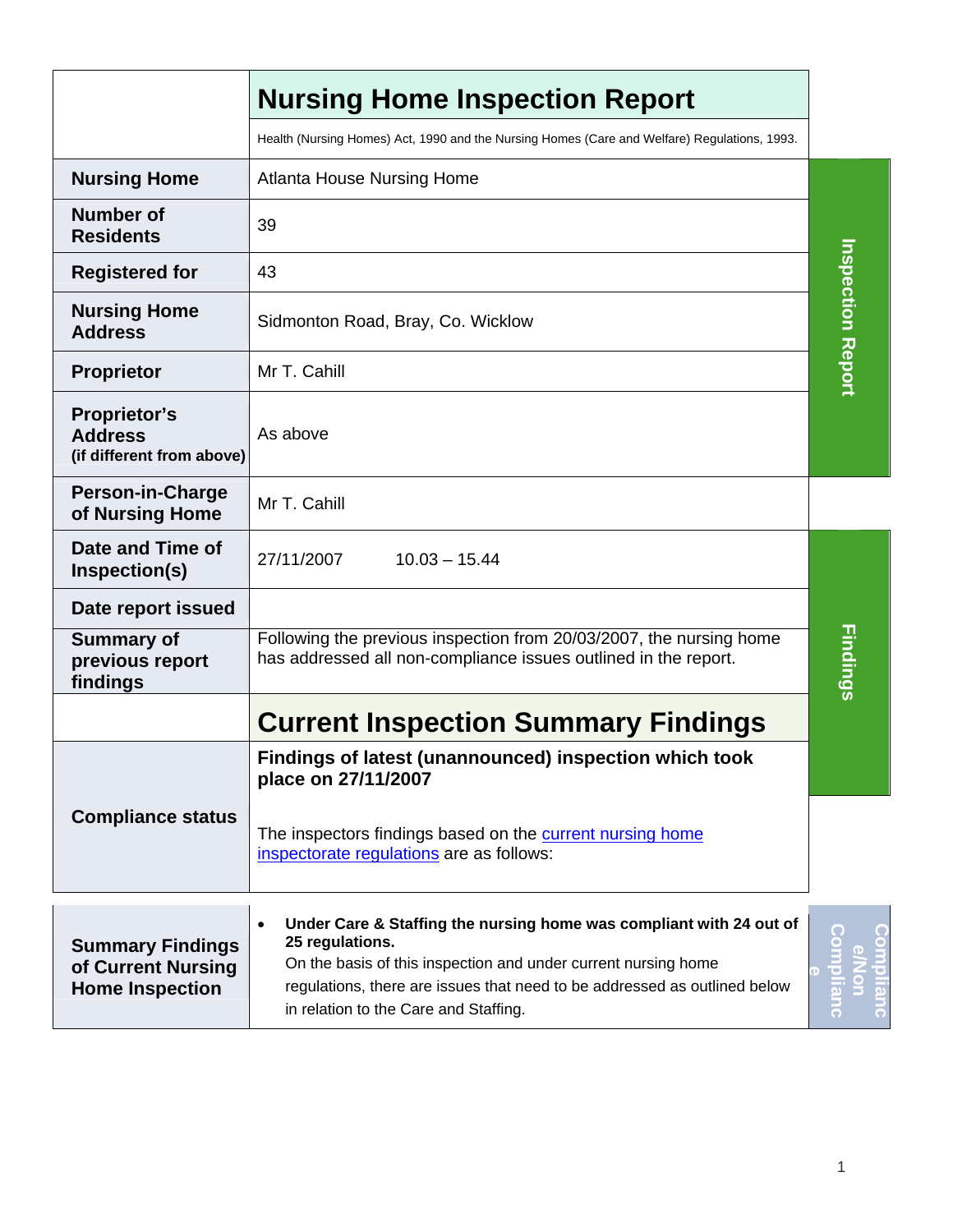|                                                                | <b>Nursing Home Inspection Report</b>                                                                                                                                                                                                                                                       |                                                                                                                                                                                                                                                                                                          |  |  |
|----------------------------------------------------------------|---------------------------------------------------------------------------------------------------------------------------------------------------------------------------------------------------------------------------------------------------------------------------------------------|----------------------------------------------------------------------------------------------------------------------------------------------------------------------------------------------------------------------------------------------------------------------------------------------------------|--|--|
|                                                                | Health (Nursing Homes) Act, 1990 and the Nursing Homes (Care and Welfare) Regulations, 1993.                                                                                                                                                                                                |                                                                                                                                                                                                                                                                                                          |  |  |
|                                                                | Under Management the nursing home was compliant with 23 out of<br>23 regulations.<br>On the basis of this inspection and under current nursing home<br>regulations, the inspection team would consider the nursing home to have                                                             |                                                                                                                                                                                                                                                                                                          |  |  |
|                                                                | a good standard of management.                                                                                                                                                                                                                                                              |                                                                                                                                                                                                                                                                                                          |  |  |
|                                                                | Under Physical Environment the nursing home was compliant with<br>٠<br>10 out of 11 regulations.<br>On the basis of this inspection and under current nursing home<br>regulations, there are issues that need to be addressed as outlined below<br>in relation to the Physical Environment. |                                                                                                                                                                                                                                                                                                          |  |  |
|                                                                | Based on the most recent nursing home inspection the                                                                                                                                                                                                                                        |                                                                                                                                                                                                                                                                                                          |  |  |
|                                                                | nursing home is non-compliant under one or more                                                                                                                                                                                                                                             |                                                                                                                                                                                                                                                                                                          |  |  |
|                                                                | regulations. For more details see below.                                                                                                                                                                                                                                                    |                                                                                                                                                                                                                                                                                                          |  |  |
|                                                                |                                                                                                                                                                                                                                                                                             |                                                                                                                                                                                                                                                                                                          |  |  |
|                                                                | <b>Regulation number</b>                                                                                                                                                                                                                                                                    | Regulation 14 (b)                                                                                                                                                                                                                                                                                        |  |  |
|                                                                |                                                                                                                                                                                                                                                                                             | The registered proprietor and the person in charge of<br>the nursing home shall make adequate arrangements<br>for the prevention of infection, infestation, toxic<br>conditions, or spread of infection and infestation at the<br>nursing home.                                                          |  |  |
| <b>Non-Compliance</b><br>(This section<br>should be deleted if | Non-Compliance                                                                                                                                                                                                                                                                              | A sign identifying that a patient had<br>was not clearly visible on entering their room, gloves<br>and gel were in the en-suite.                                                                                                                                                                         |  |  |
|                                                                | <b>Required Action</b>                                                                                                                                                                                                                                                                      | The sign should be clearly visible on entry with clear<br>instruction for hand hygiene visible with all items<br>required easily accessible.                                                                                                                                                             |  |  |
| no non-<br>compliances have                                    | <b>Timescale</b>                                                                                                                                                                                                                                                                            | Immediate                                                                                                                                                                                                                                                                                                |  |  |
| been recorded)                                                 | Regulation<br>number                                                                                                                                                                                                                                                                        | Regulation 5 (a)                                                                                                                                                                                                                                                                                         |  |  |
|                                                                |                                                                                                                                                                                                                                                                                             | The registered proprietor and the person in charge<br>shall ensure that there is provided for dependent<br>persons maintained in a nursing home suitable and<br>sufficient care to maintain the person's welfare and<br>well-being, having regard to the nature and extent of<br>the person's dependency |  |  |
|                                                                | Non-Compliance                                                                                                                                                                                                                                                                              | 1) A patient with<br>had a fluid<br>balance chart that indicated that they had no oral fluids<br>in the previous 18 hours and that there was no                                                                                                                                                          |  |  |